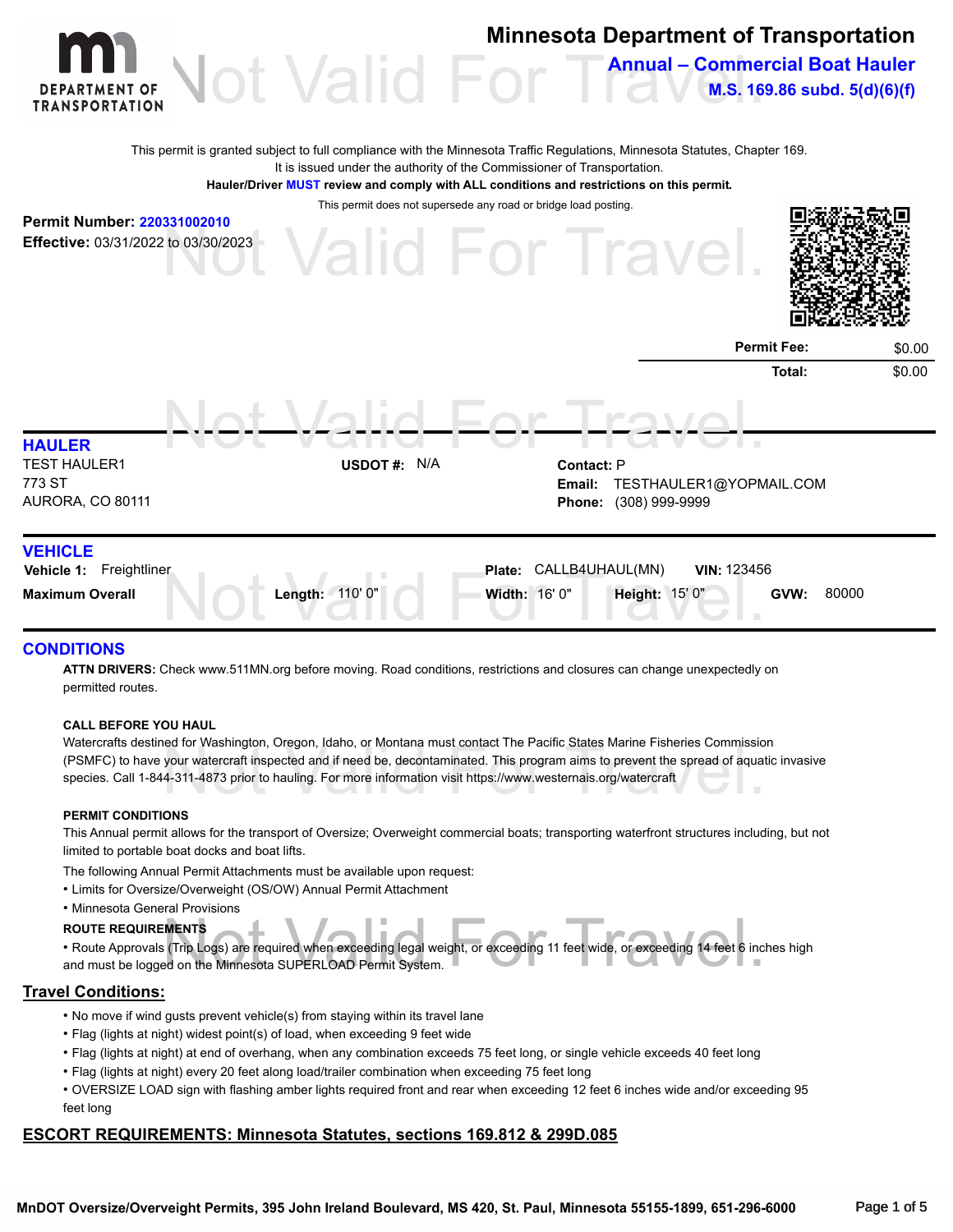

### **Minnesota Department of Transportation**

**Annual – Commercial Boat Hauler M.S. 169.86 subd. 5(d)(6)(f)**

### **MULTILANE DIVIDED ROADWAY**

**Certified rear escort required when vehicle or load exceeds:**

• 15 feet wide at bottom

**UNDIVIDED ROADWAY**

**Certified front & rear escorts required when vehicle or load exceeds:**

• 15 feet wide at bottom

**Certified licensed PEACE OFFICER lead plus certified front & rear escorts required:**

Certified front & rear escorts required when vehicle or load exceeds:<br>• 15 feet wide at bottom<br>• When any part of an Overdimensional vehicle or load extends beyond left of centerline on undivided roadways

**MnDOT may require additional escorts when deemed necessary to protect public safety or to ensure against undue damage to the road foundations.**

This permit does not increase your gross vehicle weight registration. Contact the Driver and Vehicle Services Prorate Office [651-205-4141 or DVS.prorate@state.mn.us](mailto:DVS.prorate@state.mn.us)

s permit, the permittee agrees that all information shown is correct and accepts all responsibility for any dama<br>movement for any reasons, including routing error, act, or omission by the State of Minnesota. In accepting this permit, the permittee agrees that all information shown is correct and accepts all responsiblity for any damage caused by the movement for any reasons, including routing error, act, or omission by the State of Minnesota.

# Not Valid For Travel.

# Not Valid For Travel.

# Not Valid For Travel.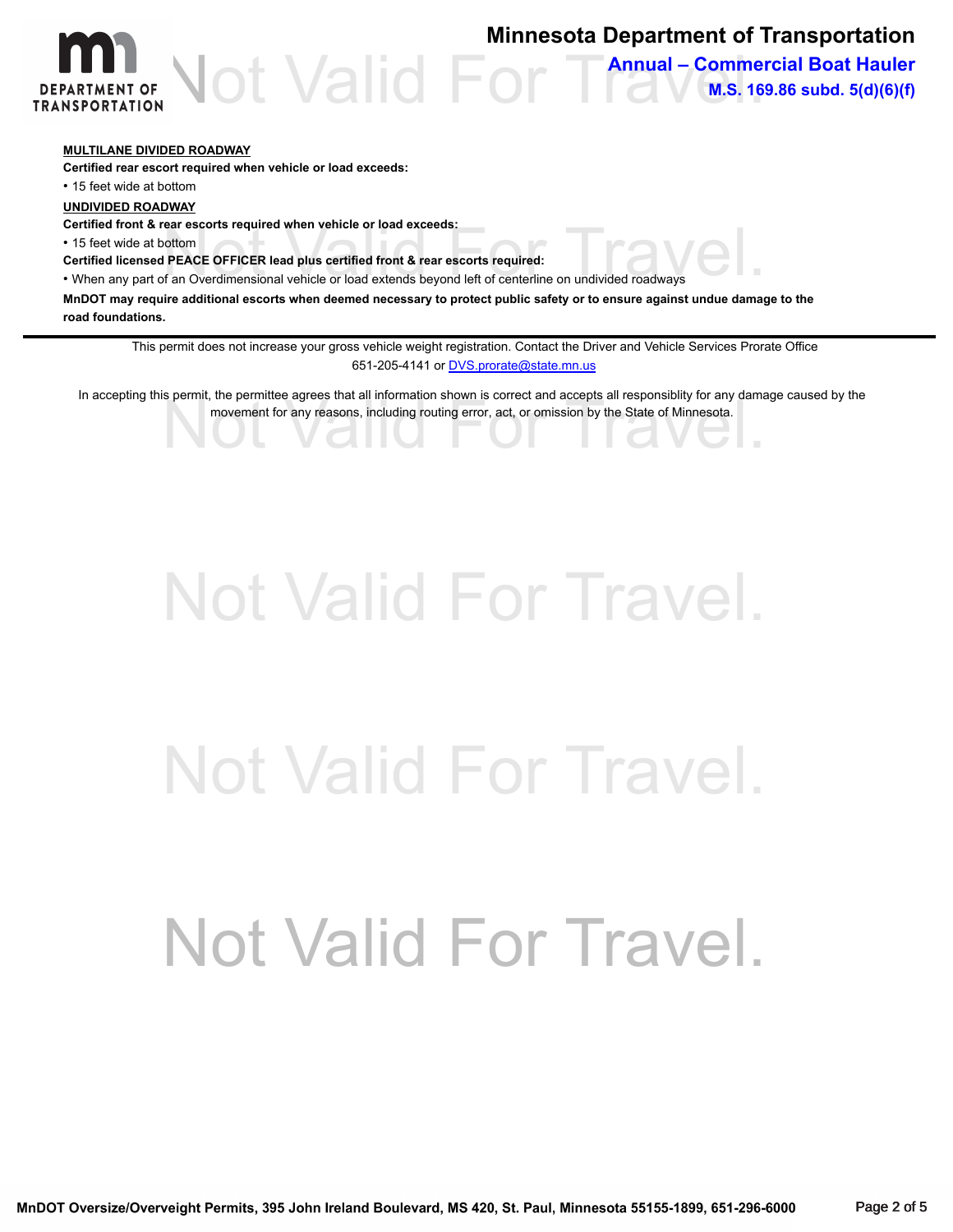# **MAN DEPARTMENT OF TRANSPORTATION**

### **Minnesota General Provisions for Oversize/Overweight Permitted Loads**

- 1. **Vehicle Registered Weight.** The Minnesota oversize/overweight permit does not increase the permitted vehicles registered weight. Registration increases must be done through Driver and Vehicle Services/Prorate section.
- 2. **Annual Permit Moves.** Trip log route preauthorization is required for annual Construction/Farm; Commercial Boat; Mobile Home; Mobile Crane; Baled Farm Products; Noncommercial boat; Double Decker Bus permits when exceeding 11 feet wide; or 14 feet 6 inches high, or when overweight.
- 3. **County and Local Roads.** Permittee must obtain approval from the appropriate road authority before operating on county or other local roadways.
- 4. **Inclement Weather & Road Conditions.** Movement is not allowed during hazardous weather or road conditions, or when visibility is less than 500 feet, or when weather conditions prevent the vehicle from staying within its travel lane.
- **5. Warning Devices:**
	- **Flags:** Red or orange warning flags, 18-inch square, to be displayed at widest ends when width exceeds 9 feet and/or length exceeds 75 feet.

Warning flags/lights must be spaced no more than 20 feet apart along the load or vehicle when exceeding 75 feet long.

**Lights:** Warning lights are required whenever signs are required. Lights may be flashing, strobe, or rotating beacon and must be visible from no less than 500 feet.

**Signs:** Oversize Load signs required on front and rearof vehicle when width exceeds 12 feet 6 inches and/or length exceeds 95 feet. Signs must be lighted or of reflective material between sunset and sunrise and visible at least 500 feet.

6. **Pilot Cars.** Certified pilot escorts are required under MN Statutes (M.S.169.812; M.S.299D.085). Valid certificates from *Colorado, Florida, North Carolina, Oklahoma, Utah, Virginia, and Washington* are acceptable provided all other requirements are met. Minnesota [Pilot Car Escort Rules.](https://www.revisor.mn.gov/rules/7455/)

- 7. **Posted Roads, Bridges, Detours.** Permittee mustcomply with all posted road and bridge restrictions.
- 8. **Rear Visibility Required.** The hauling vehicle must be equipped with mirrors that provide the driver a rear viewof the highway for a distance of at least 200 feet.
- 9. **Loading Limitations.** Except for certain annual permits under Minnesota Statute, loads or vehicles must be reasonably divided or repositioned to avoid an oversize or overweight condition.
- 10. **Travel Hours.** In general, travel is not restrictedunless otherwise noted on the permit. Additionally:
	- **Holidays:** No travel statewide from 2:00pm the day before the holiday to 2:00am the day after the holiday when exceeding 12 feet 6 inches wide; or 110 feet long. Holiday [Schedule.](http://www.dot.state.mn.us/cvo/oversize/holiday-schedule.html)
	- **Weekend Summer***:* No travelstatewide 4:00pm to 8:00pm on (Fridays and Sundays) when exceeding 12 feet 6 inches wide; or 110 feet long (between Memorial Day and Labor Day).
	- **Rush Hour: (**[Minneapolis/St Paul &](https://mndot.maps.arcgis.com/apps/webappviewer/index.html?id=aa2e76030d914589a9c04393debec5ef) Duluth Metro [boundary](https://mndot.maps.arcgis.com/apps/webappviewer/index.html?id=aa2e76030d914589a9c04393debec5ef)**)** No travel weekdays from 6:00am - 8:30am; 3:30pm - 6:00pm in the Twin Cities & Duluth metro when exceeding 14 feet 6 inches wide; or 110 feet long, unless noted otherwise on the permit.
	- **Night Travel Required: (**[Minneapolis/St Paul Metro](https://mndot.maps.arcgis.com/apps/webappviewer/index.html?id=aa2e76030d914589a9c04393debec5ef) [boundary\)](https://mndot.maps.arcgis.com/apps/webappviewer/index.html?id=aa2e76030d914589a9c04393debec5ef) Travel restricted to 12:00am - 5:00am *(Monday thru Friday)* in the Twin Cities seven county metro when exceeding 16 feet wide; or unless noted otherwise of the permit.

**Note to Enforcement Agencies:** Forward permit violations to MnDOT OSOW Permits; email: [ofcvopermits.dot@state.mn.us](mailto:ofcvopermits.dot@state.mn.us)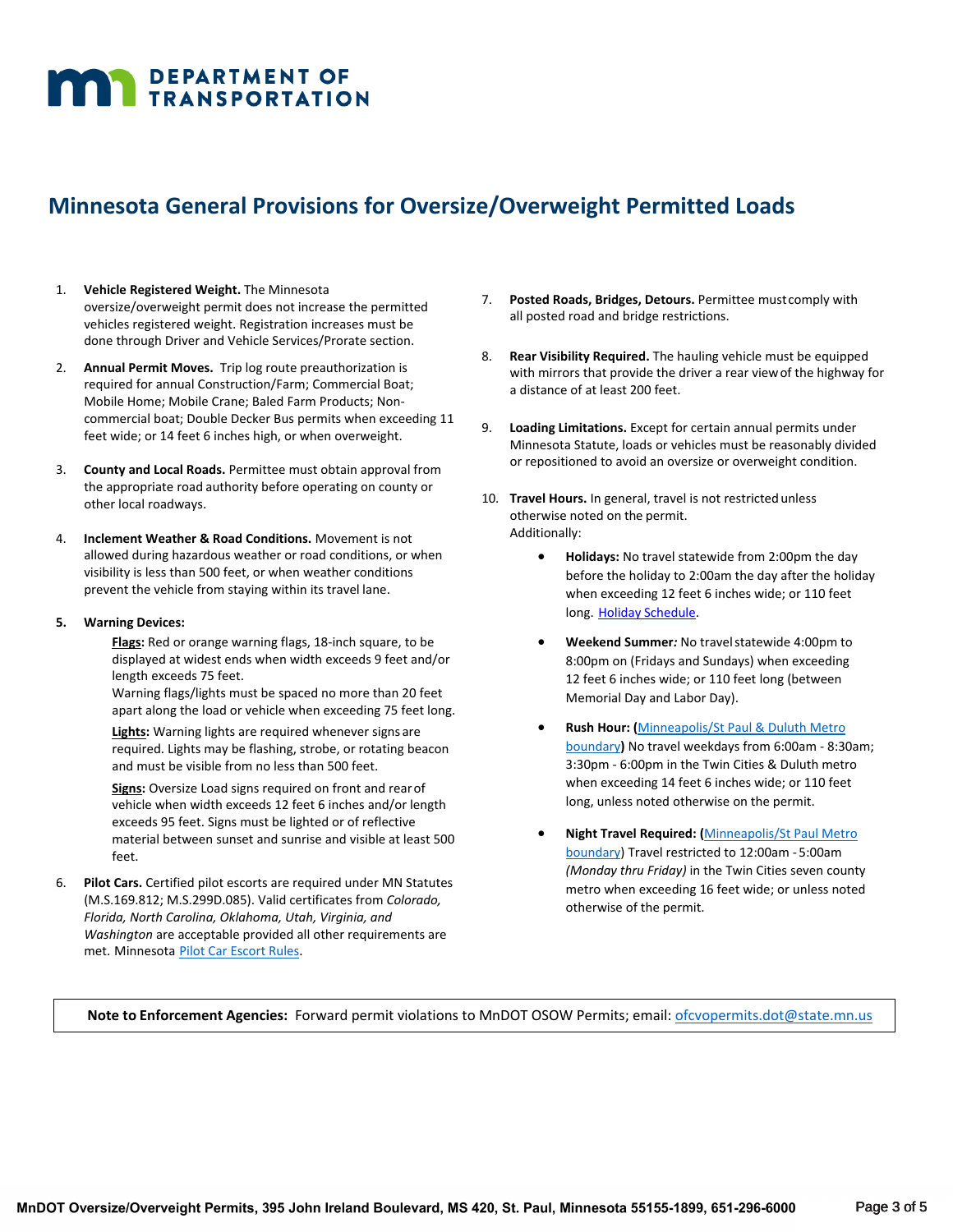## DEPARTMENT OF TRANSPORTATION

### **Attachment: Limits for Oversize/Overweight Annual Permits**

### *(Construction/Farm and Commercial Boat Permits)*

### **Route preauthorization required.**

This annual permit requires route preauthorization (*Trip Log permit*) when exceeding the thresholds below.

Moves are NOT valid without system issued Trip Log credentials issued by the MINNESOTA SUPERLOAD permit system. Haulers are responsible for obtaining Trip Log credentials for moves made on this annual permit.

### **Route Preauthorization Requirements**

- **Route preauthorization (Annual permit Trip Log) is required:**
	- o for overweight axles; axle groups; or
	- o when exceeding 11 feet wide or 14 feet 6 inches high.
- **Annual permit Trip Log Credential**
	- $\circ$  Moves exceeding the criteria noted above are NOT valid without a system issued Trip Log credential. Note: Hand-written Trip Log forms will not be accepted by law enforcement.
	- o The system issued Trip Log credential must be carried in the permit vehicle in transit.
	- $\circ$  The annual permit: or subsequent Trip Log credentials may reside on a portable electronic device (e.g. laptop, tablet, smartphone) if the device provides a complete and legible copy of the documents and open to inspection by any peace officer.
	- o Trip Log credentials are NOT valid for local or county road networks.

### **Annual Permit Limits**

- This permit, and subsequent trip log credentials, is valid for an empty over legal-size trailer or vehicle combination coming from, going to an oversize or overweight loading.
- This permit, and subsequent trip log permits, are valid for transporting construction barges exclusively used for offshore construction purposes.
- Combined front and rear overhang may not exceed 30 feet.
- This permit, and subsequent trip log permits, do not supersede any seasonal load restrictions, road, or bridge posting.
- This permit, and subsequent trip log credentials, are subject to General Provision requirements.
- This permit does not increase vehicle registration. This is done separately through the Driver and Vehicle Services Division- Prorate Office - (651-205-4141)